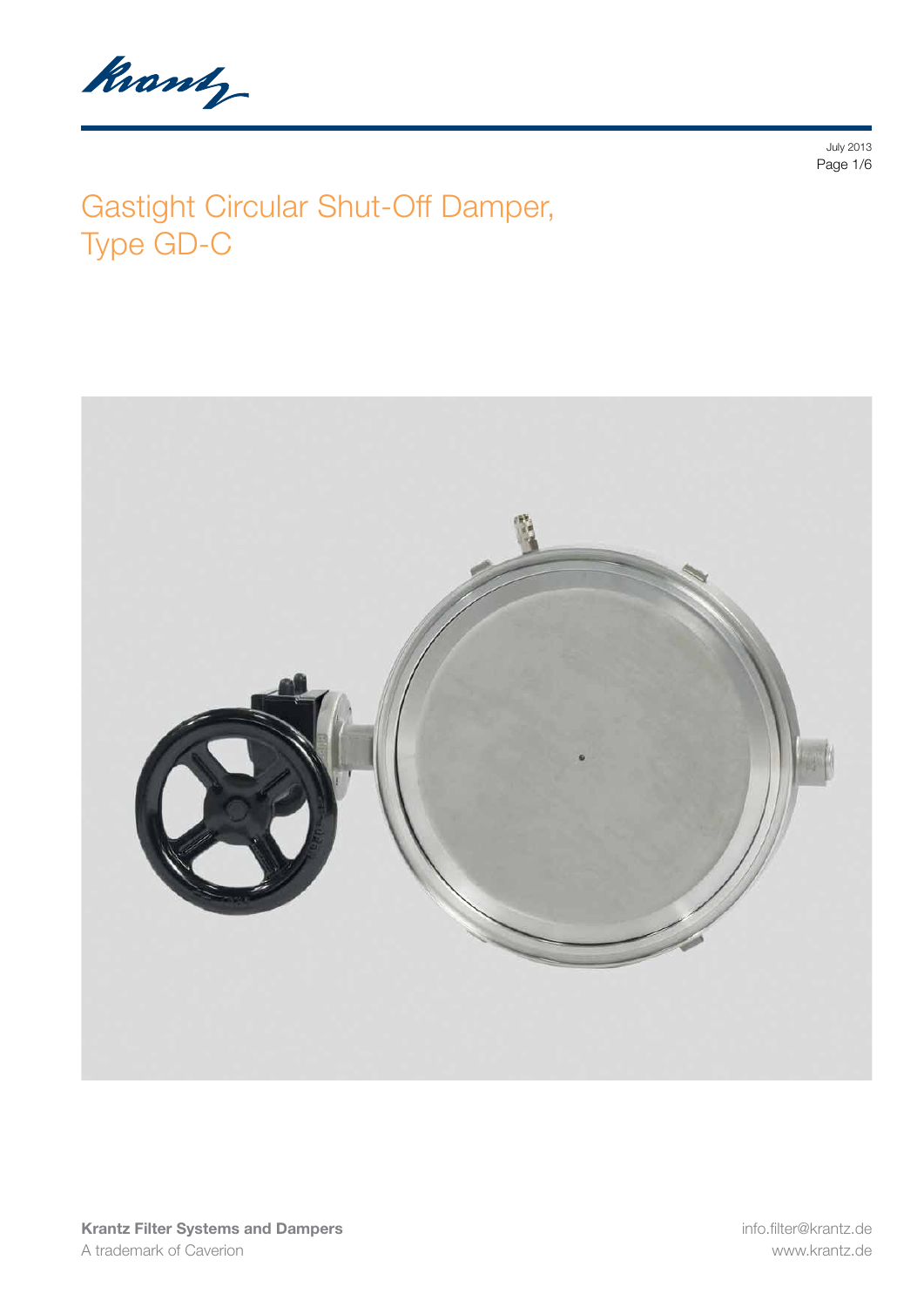

July 2013 Page 2/6

## Gastight Shut-Off System

#### Gastight Circular Shut-Off Damper, Type GD-C

in solid and maintenance-free design, provided for systems with high tightness requirements.

- The actual leakage rates for housings and seat of damper blade are much lower than specified in the requirement according to DIN 25 496.
- The damper is designed to operate without any failure at an operating pressure of 1.1 times of the admissible operating pressure of the damper.
- The tightness of seat of damper blade is testable in built-in situation.
- For maintenance purposes, e.g. lubricating if required, there is no dismantling of the damper from the duct system necessary.
- All media touched parts are welded continuously and without gaps to ensure an easy decontamination.

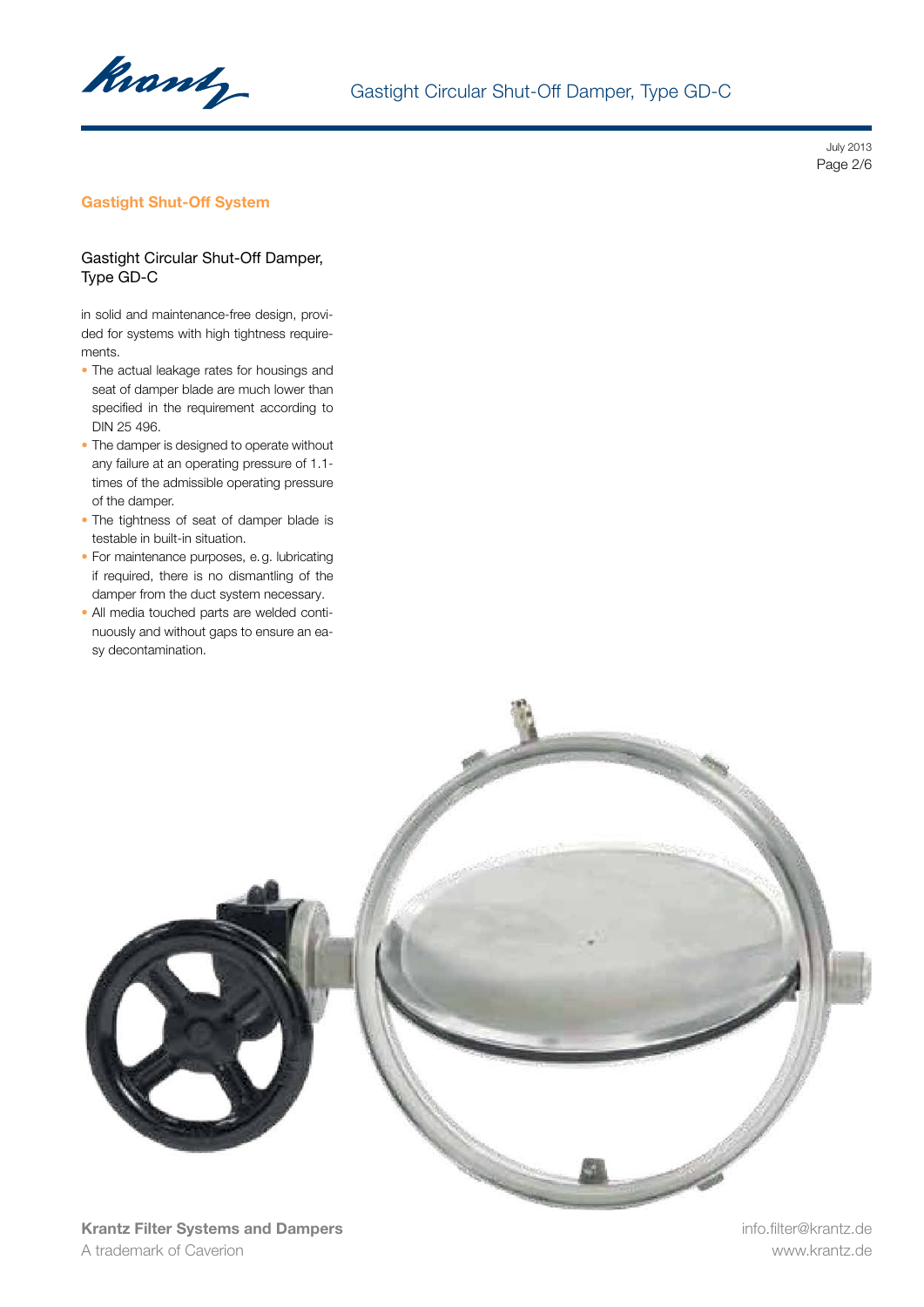

July 2013 Page 3/6

#### **Dimensions**



| <b>DN</b> | D   |    |
|-----------|-----|----|
| 150       | 225 | 36 |
| 200       | 275 | 47 |
| 250       | 330 | 47 |
| 300       | 380 | 47 |
| 350       | 445 | 60 |
| 400       | 495 | 60 |





Krantz Filter Systems and Dampers A trademark of Caverion

info.filter@krantz.de www.krantz.de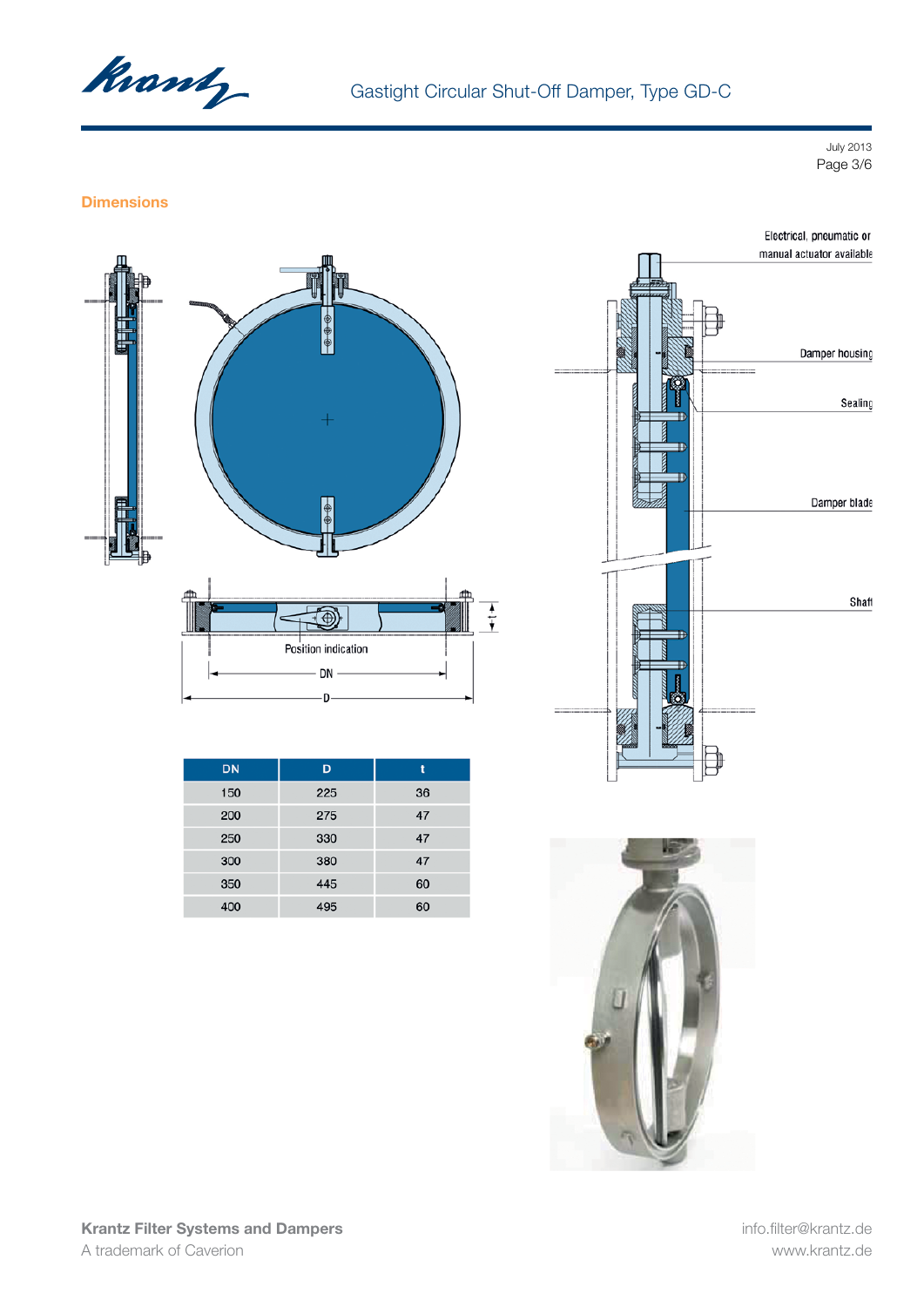

July 2013 Page 4/6

## Text for tender

#### Design

Butterfly valve with robust damper housing made of stainless steel, material 1.4301 (AISI/SAE 304), in gastight design according to the tightness requirements of DIN 25 496, table 3.

Test groove according to DIN 1946-4 resp. KTA 3601 to proof the required leakage of seat of damper blade. In order to proof the leak free seat of the damper blade connect the test groove to the seal test device via fast acting coupling, positioned at the front side on the damper housing.

Circular damper blade made of stainless steel, material 1.4301 (AISI/SAE 304).

Transmission of force to damper blade for the opening- and/or closing process by means of outside positioned actuator and shaft. Gastight shaft transition through housing. Shaft sealing made of viton.

Electrical-, pneumatic- or manual actuator available. Emergency actuating by means of hand wheel.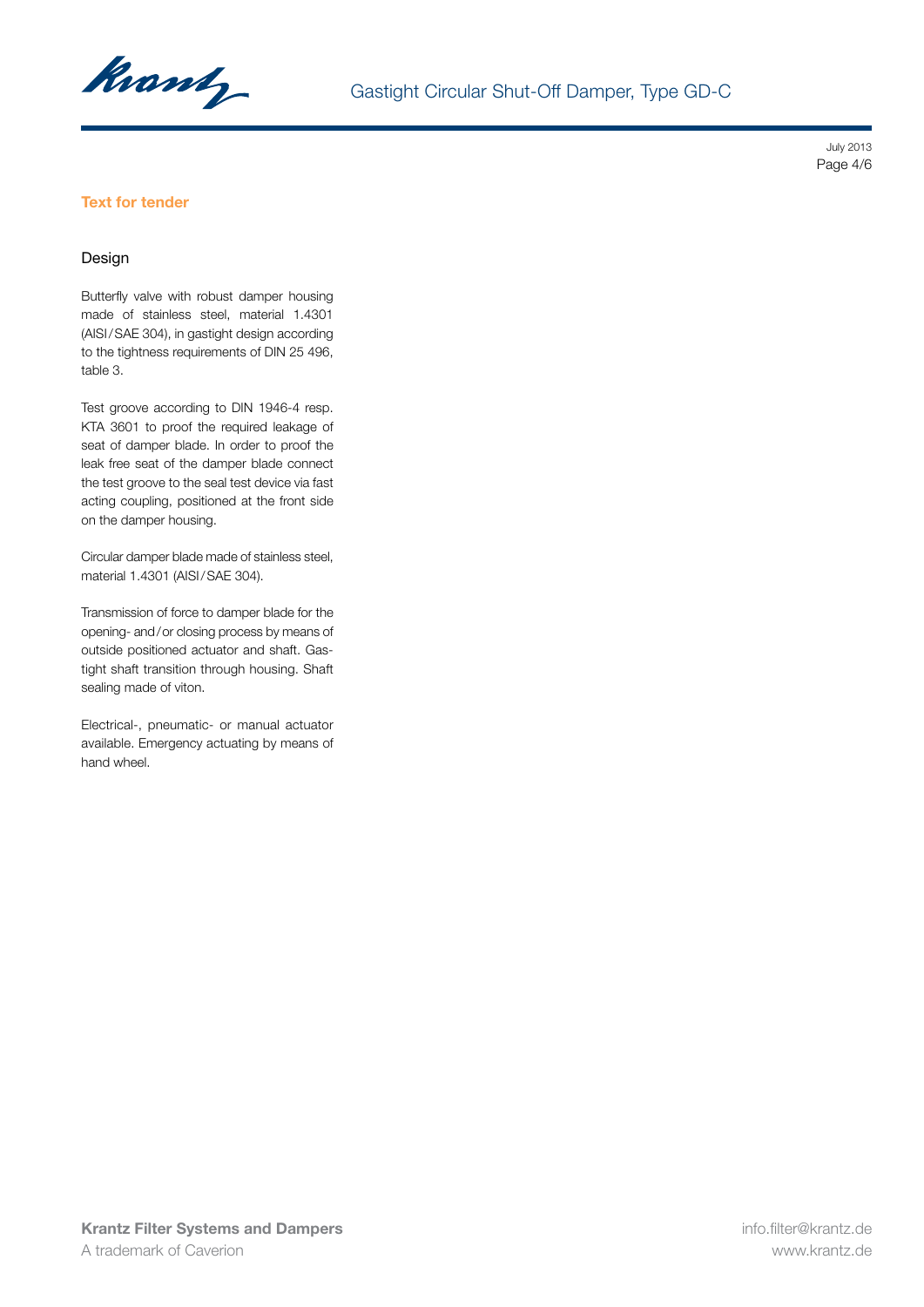

July 2013 Page 5/6

## Technical data

| Fabricate:                                                              | Krantz                                                                       |  |
|-------------------------------------------------------------------------|------------------------------------------------------------------------------|--|
| Type:                                                                   | GD-C                                                                         |  |
| Dimensions:                                                             | DN 150 - DN 400                                                              |  |
| Actuator:                                                               | electrical / pneumatic<br>/ manual                                           |  |
| Adm. operation<br>temperature:                                          | up to $+100$ °C                                                              |  |
| Adm. operation<br>pressure drop:                                        | 10 000 Pa                                                                    |  |
| Adm. leakage rate damper blade                                          |                                                                              |  |
| incl. seat of<br>damper blade<br>acc. DIN 25 496:                       | $101/(h \cdot m^2)$<br>at 1 bar, 20 $^{\circ}$ C<br>and $\Delta p = 2000$ Pa |  |
| Adm. leakage rate housing<br>incl. shaft transition<br>acc. DIN 25 496: | $101/(h \cdot m^2)$<br>at 1 bar, 20 $^{\circ}$ C<br>and $\Delta p = 2000$ Pa |  |